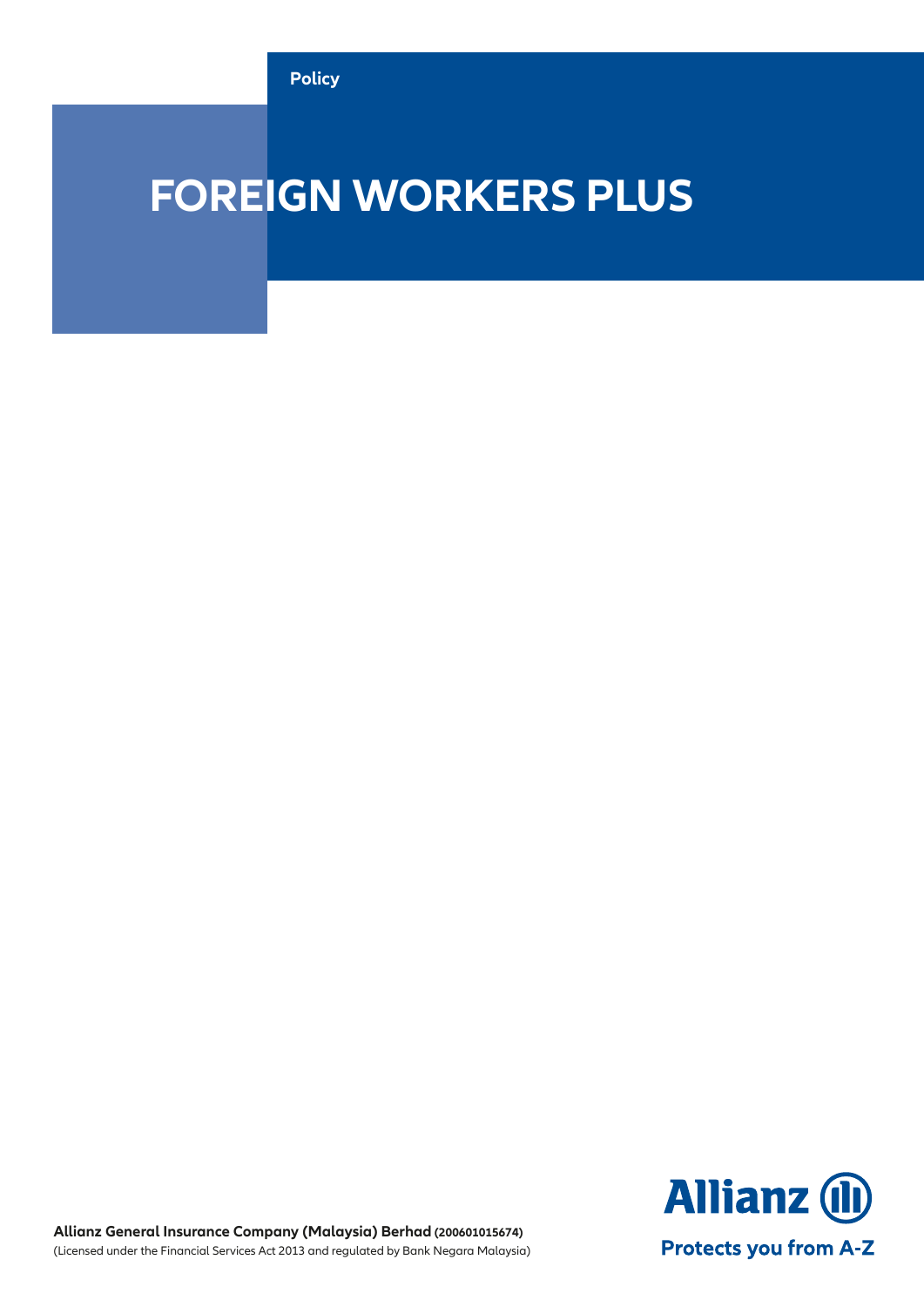## Foreign Workers PLUS Policy

**WHEREAS** the Insured described in the Schedule hereto following the profession or occupation stated in the Schedule being desirous of insuring in the manner hereinafter mentioned with **Allianz General Insurance Company (Malaysia) Berhad (200601015674)** (thereinafter called "**the Company**") as stated in the Schedule which proposal and declaration it is agreed shall be the basis of the contract for the insurance hereby intended to be made and incorporated herein and has paid to the Company the Premium stated in the Schedule as a consideration for the Insurance for the Period stated therein.

Notwithstanding any provision in this Policy, the above **basis of contract** shall not apply to the Insured who is an individual entering into, varying or renewing the contract of insurance **wholly for purposes unrelated to the Insured's trade, business or profession.**

**NOW THIS POLICY WITHNESSETH** that if during the Period of Insurance any of the Insured shall sustain bodily injury as defined in the Schedule which injury solely and independently of any other cause result in such Insured's death or disablement as hereinafter defined the Company will subject to the terms and conditions of and endorsed on this Policy pay to the Insured the sum or sums of money specified in the Schedule in accordance with the Scale of Benefits allocated to the said Insured as specified in the Schedule and the receipt of the Insured shall in all aspects be an effective discharged to the Company.

### **COVERAGE**

This Foreign Workers PLUS Policy covers the Life/Lives Insured who are foreigners holding vaild work permit against bodily injury caused by violent, accidental, external and visible means, which injury shall solely and independenty of any other cause result in the following losses, benefits of which are payable as specified in the Schedule:-

- **1. DEATH** occurring within twelve (12) calendar months of bodily injury due to an accident.
- **2. PERMANENT DISABLEMENT** occurring within twelve (12) calendar months of bodily injury due to an accident. The Percentages are as stated in the scale under the Scale of Benefits.
- **3. MEDICAL AND SURGICAL EXPENSES** reimbursement on the actual, necessary and reasonable medical, hospital or surgical expenses incurred in the treatment of injuries resulting from an accident, provided such treatment is received from qualified medical practitioner or whilst confined in a government or licensed private hospital.

### **SCALE OF BENEFITS**

### **PERMANENT DISABLEMENT SCALE**

|                                                                   | of Principal Sum Insured | Percentage (%) |
|-------------------------------------------------------------------|--------------------------|----------------|
| <b>Accidental Death</b>                                           |                          | 100%           |
| Loss of two limbs                                                 |                          | 100%           |
| Loss of both hands or of all<br>fingers and both thumbs           |                          | 100%           |
| Loss of sight of both eyes                                        |                          | 100%           |
| Total paralysis                                                   |                          | 100%           |
| Injuries resulting in being<br>permanently bedridden              |                          | 100%           |
| Any other Injury causing<br><b>Permanent Total</b><br>Disablement |                          | 100%           |
| Loss of arm at shoulder                                           |                          | 100%           |
| Loss of arm between<br>shoulder and elbow                         |                          | 100%           |
| Loss of arm at elbow                                              |                          | 100%           |

| Loss of arm between elbow<br>and wrist                          |                                                           | 100% |
|-----------------------------------------------------------------|-----------------------------------------------------------|------|
| Loss of hand at wrist                                           |                                                           | 100% |
| Loss of leg                                                     | - at hip                                                  | 100% |
|                                                                 | - between knee and<br>hip                                 | 100% |
|                                                                 | - below knee                                              | 100% |
| Eye : Loss of                                                   | - whole eye                                               | 100% |
|                                                                 | - all sight in one eye                                    | 100% |
|                                                                 | - sight of except<br>perception of light                  | 50%  |
| Loss of four fingers (except<br>thumb) and thumb of one<br>hand |                                                           | 50%  |
| Loss of four fingers (except<br>thumb)                          |                                                           | 40%  |
| Loss of thumb                                                   | - both phalanges                                          | 25%  |
|                                                                 | - one phalanx                                             | 10%  |
| Loss of index finger                                            | - three phalanges                                         | 10%  |
|                                                                 | - two phalanges                                           | 8%   |
|                                                                 | - one phalanx                                             | 4%   |
| Loss of middle finger                                           | - three phalanges                                         | 6%   |
|                                                                 | - two phalanges                                           | 4%   |
|                                                                 | - one phalanx                                             | 2%   |
| Loss of ring finger                                             | - three phalanges                                         | 5%   |
|                                                                 | - two phalanges                                           | 4%   |
|                                                                 | - one phalanx                                             | 2%   |
| Loss of little finger                                           | - three phalanges                                         | 4%   |
|                                                                 | - two phalanges                                           | 3%   |
|                                                                 | - one phalanx                                             | 2%   |
| Loss of metacarpals                                             | - first or second<br>(additional)                         | 3%   |
|                                                                 | - third, fourth or fifth<br>(additional)                  | 2%   |
| Loss of toes                                                    | - All (of one foot)                                       | 15%  |
|                                                                 | - great, both<br>phalanges                                | 5%   |
|                                                                 | great, one phalanx                                        | 2%   |
|                                                                 | - other than great, if<br>more than one toe<br>lost, each | 1%   |
| Loss of hearing                                                 | - both ears                                               | 75%  |
|                                                                 | one ear                                                   | 15%  |
| Loss of speech                                                  |                                                           | 50%  |

Where the injury is not specified, the Company reserves the right to adopt a Percentage of Disablement which, in its opinion, is not inconsistent with the provisions of the above Scale.

Permanent total loss of use of member shall be treated as loss of member. Loss of speech shall mean total permanent inability to communicate verbally.

The aggregate of all percentage payable in respect of any one accident to any one Insured Life shall not exceed 100%. In the event of a total of 100% having been paid, all insurance hereunder including Medical and Surgical Expenses shall immediately cease to be in force in respect of that Insured Life. All other losses, smaller than 100% if having been paid shall reduce the respective Insured Life's coverage under the Death and Permanent Disablement Benefit by that amount from the date of accident until the expiration of the policy.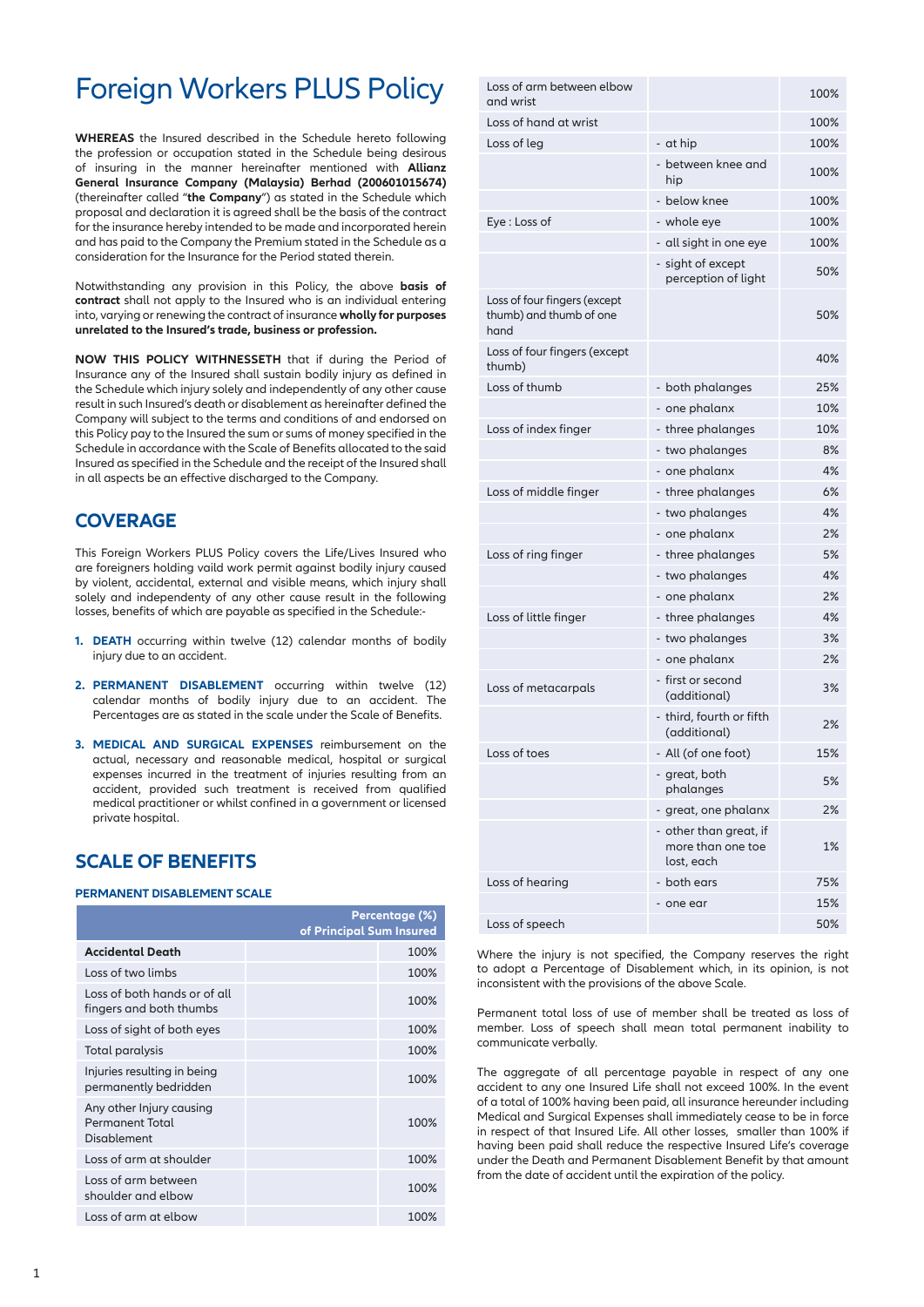### **EXCLUSIONS**

**The Policy does not cover :-**

- 1. Death or Disablement or any loss caused directly or indirectly:-
	- (a) War, invasion, act of foreign enemy, hostilities (whether war be declared or not), civil war, rebellion, revolution, insurrection, mutiny or usurped power, military or popular uprisings;
	- (b) Insanity, suicide (whether sane or insane) or any attempt thereat, intentional self-inflicted injuries;
	- (c) Any form of disease, infection parasites;
	- (d) Intoxication by alcohol or drugs (other than those prescribed by a qualified medical practitioner);
	- (e) Childbirth, miscarriage, pregnancy or any complications thereof;
	- (f) Acquired Immune Deficiency Syndrome (AIDS) or AIDS Related Complex (ARC), howsoever this syndrome has been acquired or may be named;
	- (g) Provoked murder or assault.
- 2. Death of Disablement or any other loss sustained by Life Insured:-
	- (a) While traveling in an aircraft as a member of the crew, except only as fare-paying passenger in an aircraft licensed for passenger service. For the purpose of this exclusion the Life Insured would not be covered if he/she is involved in any technical operation or navigation or navigation whilst in the aircraft;
	- (b) While committing or attempting to commit any unlawful act.
- 3. Death or Disablement or any other loss consequent upon the Life Insured engaging in hunting, mountaineering, ice-hockey, polo-playing, steeple chasing, winter sports, rugby, parachuting, racing or any kind other than on foot, yachting, water-ski jumping, under-water activities involving the use of breathing apparatus, professional sports, logging activities and using woodworking machinery driven by mechanical power.
- 4. Death or Disablement directly caused by or contributed by or arising from:-
	- (a) lonization, radiation or contamination by combustion of nuclear waste from the combustion of nuclear fuel. For the purpose of this exception combustion shall include any selfsustaining process of nuclear fission;
	- (b) Nucler weapons material.

### **PROVISIONS**

- 1. Unless otherwise agreed and endorsed hereon Compensation payable in respect of Death and Disablement occurring whilst a number of Lives Insured are to the Insured's knowledge traveling in the same conveyance shall be limited to maximum of RM3,500,000. In the event the aggregate exceeds the said amount, the Company shall settle the claims of the respective Insured Life on aproportionate basis.
- 2. Compensation shall be payable only when the claims shall have been proven to the satisfaction of the Company.
- 3. Compensation under Medical and Surgical Expenses shall be payable only if such medical and surgical treatment is rendered to the Insured Life by a qualified medical practitioner within twentyfour (24) months after the accident, provided that the first expense is incurred within twenty-six (26) weeks after the accident. The Company will reimburse the actual necessary and reasonable expenses incurred up to the maximum shown in the Schedule for anyone accident.

### **EXPRESS CONDITIONS**

### **ADDITIONAL POLICY**

This Policy is an additional policy purchased in addition to the compulsory Foreign Workers Compensation Scheme Policy. In the event of claims Insured is required to submit a valid Foreign Workers Compensation policy covering the same Life/Lives Insured together with other claims documentation. The Company has the right to reject the claims in the event that the Insured fails to submit the said Policy. The Express Condition is however waived if the Life/Lives Insured are not "workman" as defined by Workmen's Compensation Act 1952.

### **GENERAL CONDITIONS**

### **1. PERIOD OF INSURANCE**

Period of Insurance shall mean the period specified in the Schedule and during which the Life Insured is in immediate employment of the Insured or until the cessation of the work permit whichever is the earlier.

### **2. INTERPRETATION**

This Policy and the Schedule shall be read together as one contract and any word or expression to which a specific meaning has been attached in any part of this Policy or of the Schedule shall bear such meaning wherever it may appear.

### **3. OBSERVATION**

The liability of the Company shall be conditional on the observance by the Insured and the Life Insured of the Terms of this Policy.

### **4. PRECAUTION**

The Insured and the Life Insured shall take all reasonable precautions to prevent accidents and shall comply with all statutory obligations relating to such employment.

### **5. ALTERATION**

This Policy shall cease to be in force if there is any material alteration in risk unless the Company by endorsement declares the Insurance to be continued.

### **6. CLAIMS PROCEDURE**

On the happening of any accident which may give rise to a claim under this Policy the Insured shall:-

- (a) Give immediate notice in writing to the Company stating the circumstances of the accident and
- (b) Deliver to the Company as soon as reasonable practicable a claim in writing with such detailed particulars and profs as may be reasonably required.

### **7. CANCELLATION**

### **(a) Cancellation by the Insured**

 If the Insured gives notice to the Company to terminate this Policy, such termination shall become effective on the date the notice is received or on the date specified in such notice. In the event the premium has been paid for any period beyond the date of cancellation of this Policy, the Company's short period rates shall apply provided that no claim has been made during the current Period of Insurance.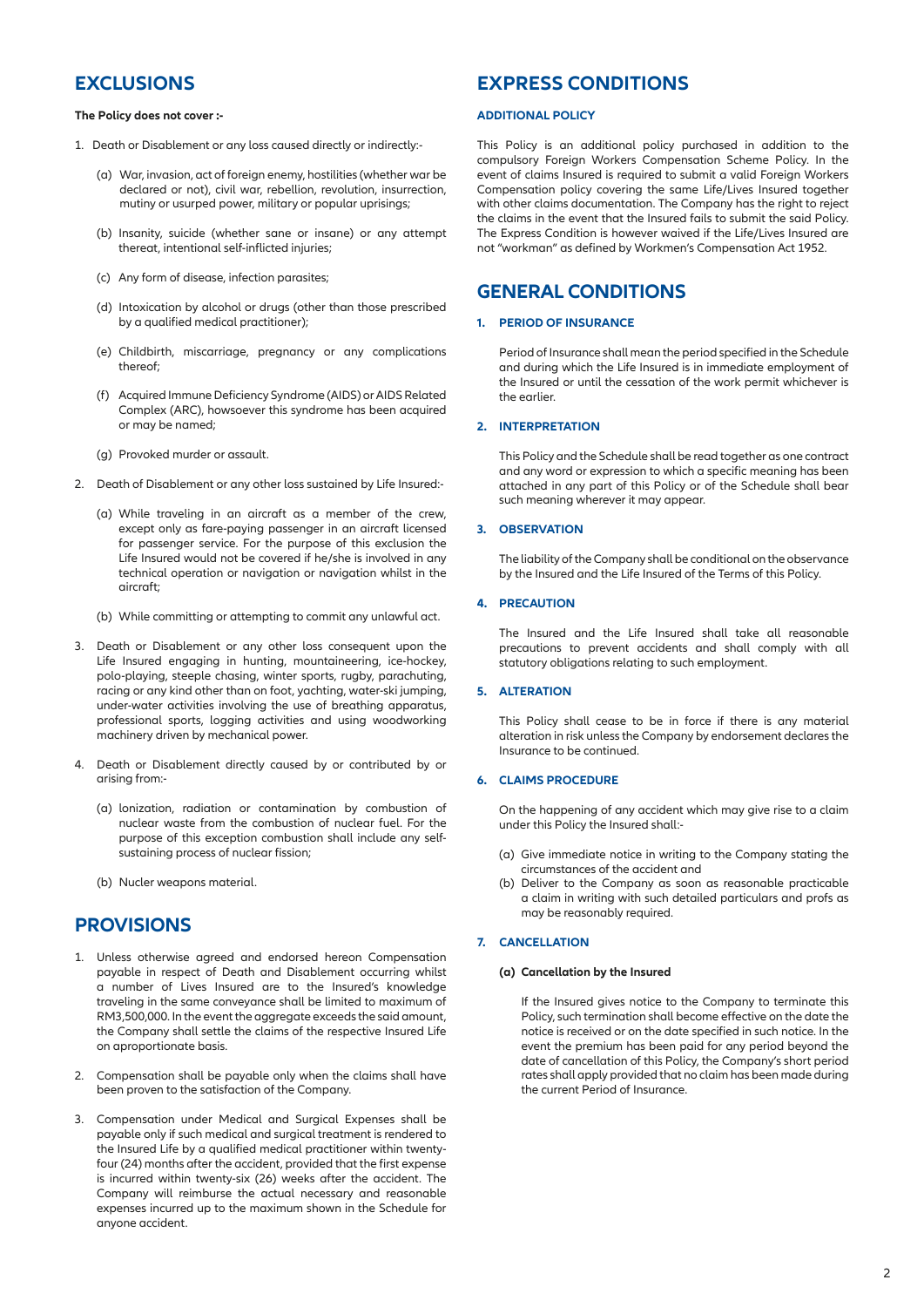### The following scale of short period rates shall apply:

| <b>Period Insured</b> | <b>Percentage of</b><br><b>Annual Premium to be Charged</b> |
|-----------------------|-------------------------------------------------------------|
| 2 Months (Minimum)    | 40%                                                         |
| 3 Months              | 50%                                                         |
| 4 Months              | 60%                                                         |
| 5 Months              | 70%                                                         |
| 6 Months              | 75%                                                         |
| Over 6 Months         | 100%                                                        |

### **(b) Cancellation by the Company**

 The Company may give notice of termination by registered post to the Insured at his or her last known address. Such termination shall become effective seven (7) days following the date of such notice. In the event the premium has been paid for any period beyond the date of cancellation of this Policy, the pro-rata premium shall be refunded to the Insured provided that no claim has been made during the current Period of Insurance.

### **(c) Automatic Cancellation**

- (i) Upon the termination of the employment contract between the Insured and the Life Insured named in the Schedule, OR (ii) Upon expiry of visa and or work permit
- (iii) When the Life Insured attains the age of fifty (50) years.

#### **8. AGE LIMIT**

The age of any Insured Life must be between 18 and 50 years at the date of his/her inclusion in this insurance and that he/she is free from physical deformity and in normal health.

### **9. CURRENCY AND EXCHANGE RATES**

All premiums shall be paid in Malaysian Ringgit. In the event that the Life/Lives Insured shall be admitted into a hospital and/ or receive a medical treatment outside Malaysia and render bills in a currency other than Malaysian Ringgit, the Company shall indemnify the Insured in Malaysian Ringgit based on the quoted exchange rate at the date the Life/Lives Insured is discharged from the hospital.

### **10. APPLICABLE LAW**

This Policy, and all rights, obligations and liabilities arising hereunder, shall be construed and determined and may been forced in accordance with the laws of Malaysia and the Malaysia Courts shall have exclusive jurisdiction thereto.

### **11. DUTY OF DISCLOSURE**

#### **(a) Consumer Insurance Contract**

Pursuant to Paragraph 5 of Schedule 9 of the Financial Services Act 2013, if the Insured had applied for this Insurance wholly for **purposes unrelated to the Insured's trade, business or profession,** the Insured had a duty to take reasonable care not to make a misrepresentation in answering the questions in the Proposal Form and all the questions required by the Company fully and accurately and also disclose any other matter that the Insured knows to be relevant to the Company's decision in accepting the risks and determining the rates and terms to be applied, otherwise it may result in avoidance of contract, claim denied or reduced, terms changed or varied, or contract terminated. **This duty of disclosure continued until the time the contract was entered into, varied or renewed.**

### **(b) Non-Consumer Insurance Contract**

Pursuant to Paragraph 4(1) of Schedule 9 of the Financial Services Act 2013, if the Insured had applied for this Insurance **for purposes related to Insured's trade, business or profession,** the Insured had a duty to disclose any matter that the Insured knows to be relevant to the Company's decision in accepting the risks and determining the rates and terms to be applied and any matter a reasonable person in the circumstances could be expected to know to be relevant, otherwise it may result in avoidance of contract, claim denied or reduced, terms changed or varied, or contract terminated. **This duty of disclosure continued until the time the contract was entered into, varied or renewed.**

(c) The Insured also has a duty to tell the Company immediately if at any time, after this Policy contract has been entered into, varied or renewed with the Company, any of the information given for this Policy contract is inaccurate or has changed.

### **12. APPLICABLE TAX**

In the event that any sales and services tax, value added tax or any similar tax and any other duties, taxes, levies or imposts (collectively "**Applicable Tax**") whatsoever are introduced by any authority and are payable under the laws of Malaysia in connection with any supply of goods and/or services made or deemed to be made under this Policy, We will be entitled to charge any Applicable Tax as allowed by the laws of Malaysia. Such Applicable Tax payable shall be paid in addition to the applicable premiums and other charges. All provisions in this Policy on payment of premiums and default hereof shall apply equally to the Applicable Tax.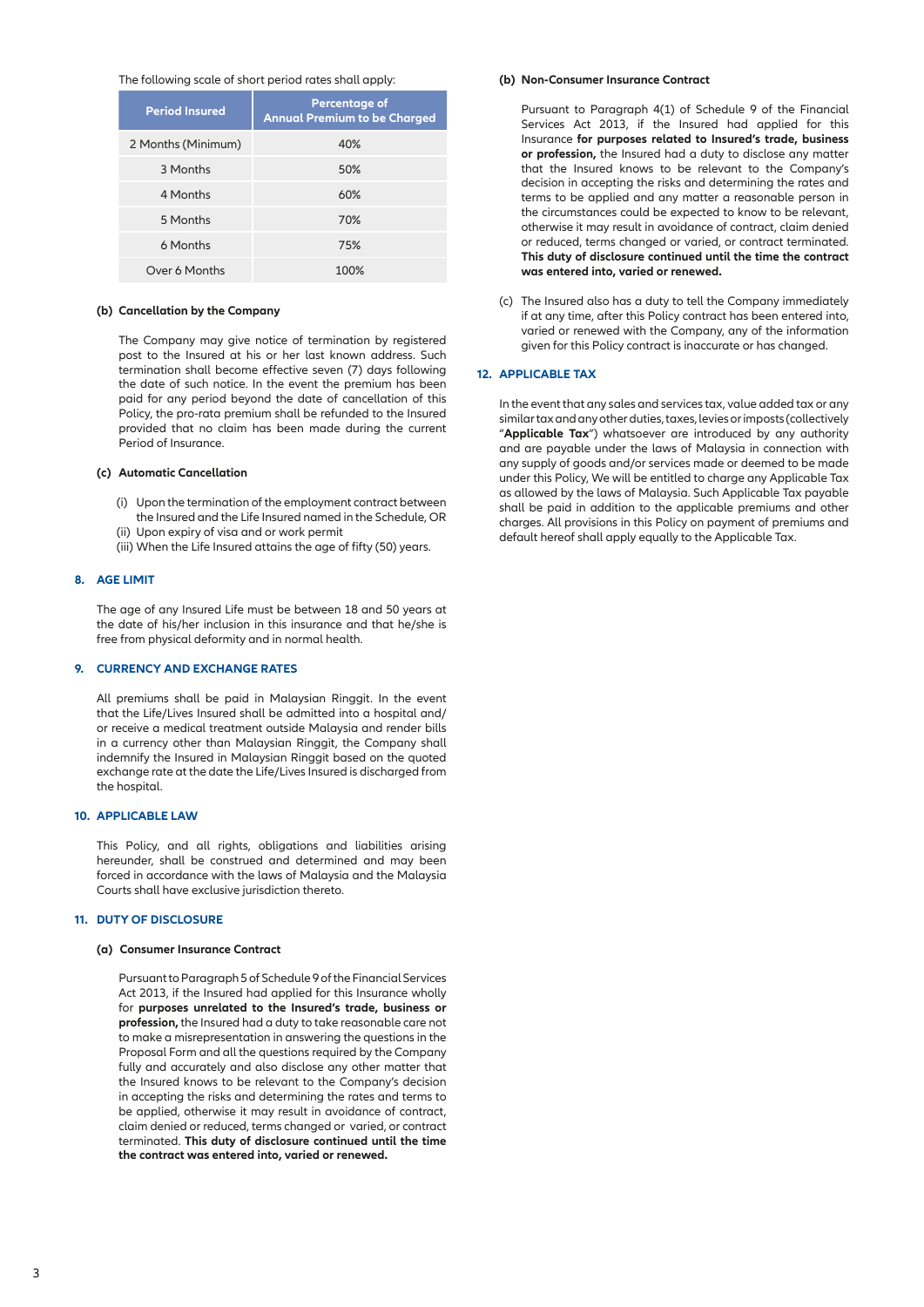### **IT IS HEREBY DECLARED AND AGREED THAT THE POLICY IS SUBJECT TO THE FOLOWING CLAUSES/ENDORSEMENTS:**

### **1. HIJACKING EXTENSION CLAUSE**

It is hereby declared and agreed that notwithstanding anything contained herein, this policy is extended to over accidental death or disablement or bodily injury to the Life/Lives Insured sustained as a direct result of unlawful seizure or wrongful exercise of control of an aircraff, vessel or public conveyance.

#### **2. FOOD AND GAS POISONING CLAUSE**

It is hereby declared and agreed that this Policy is extended to cover death or disablement or any other loss as provided by the Policy sustained by Life/Lives Insured arising from food and accidental gas poisoning.

### **3. DROWNING**

It is hereby declared and agreed that the Policy is extended to cover death or disablement or any other loss as provided by the Policy arising out or resulting from drowning with or without any sign of external or violent visible injury.

### **4. INSECTS, SNAKE AND ANIMAL BITES**

It is hereby declared and agreed that this Policy is extended to cover death or disablement or bodily injury to Life Insured arising from insects, snake and animal bites.

### **5. DISAPPEARANCE**

Notwithstanding anything contained herein to the contrary it is agreed that if after a period of one year has lapsed and the Company having examined all evidence available shall have no reason to suppose other than that an accident has occurred which in all probability has resulted in the death of the Life Insured, the disappearance of Life Insured shall be considered to constitute a claim under this Policy.

### **6. NATURAL DISASTER**

It is hereby declared and agreed that this Policy is extended to cover death or disablement or bodily injury caused by earthquake, windstorm, flood, volcanic eruption, lightning, hurricane, cyclone, typhoon, tsunami and tidal wave.

### **7. EXPOSURE TO NATURAL ELEMENTS**

it is hereby declared and agreed that the Policy is extended to cover death or disablement or any other loss as provided by the Policy caused by exposure to the natural elements.

### **NOTICE**

For all intents and purposes where there is a conflict or ambiguity as to the meaning in the Bahasa Malaysia provisions of any part of the Contract, it is hereby agreed that the English version of the Contract shall prevail.

**This policy and its conditions should be examined and if incorrect, return at once for alteration.**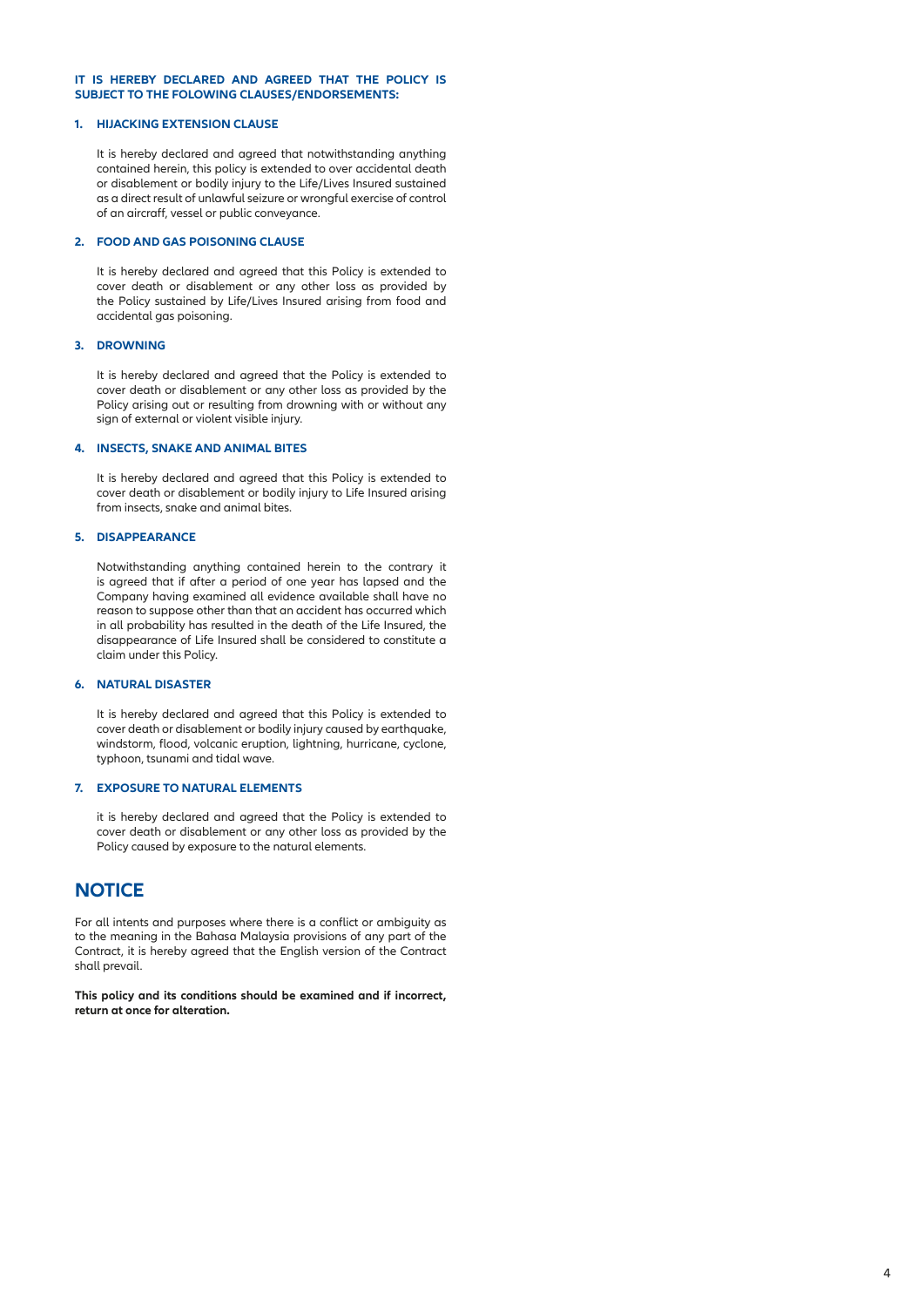To Attach Schedule Here / *Kepilkan Jadual Di Sini*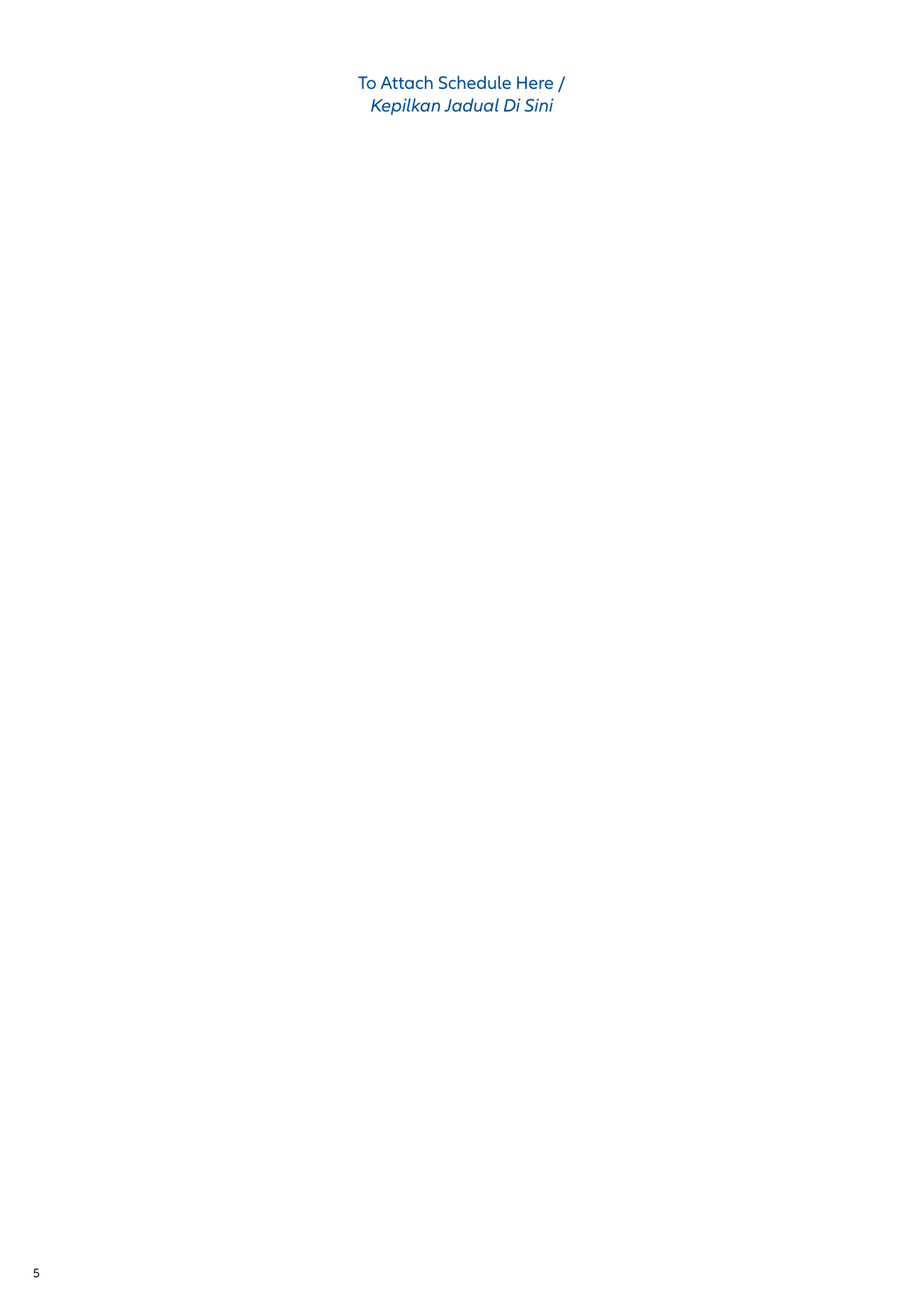## Polisi Pekerja Asing PLUS

**BAHAWASANYA** Pihak Diinsuranskan yang disebutkan dalam Jadual bersama-sama ini menurut profesion atau pekerjaan yang dijelaskan dalam Jadual berhajat untuk mendapatkan penginsuransan dengan cara yang disebutkan kemudian dari ini daripada **Allianz General Insurance Company (Malaysia) Berhad (200601015674)** (kemudian dari ini dipanggil "**Syarikat**") seperti yang disebutkan dalam Jadual di mana cadangan dan pengisytiharan tersebut telah dipersetujui hendaklah dijadikan asas kontrak bagi Insurans in dan dengan maksud ini, ia akan dilakukan untuk digabungkan di dalam ini manakala premium yang disebutkan dalam Jadual telah dibayar atau dipersetujui akan dibayar kepada Syarikat sebagai balasan bagi Insurans dan tempohnya yang disebutkan di dalam ini.

Walaupun berdasarkan sebarang peruntukan di dalam Polisi ini, **asas kontrak** di atas adalah tidak terpakai kepada Pihak Diinsuranskan yang merupakan seorang individu yang membuat, mengubah atau memperbaharui kontrak insurans **sepenuhnya bagi tujuan yang tidak berkaitan dengan perdagangan, perniagaan atau profesion Pihak Diinsuranskan.**

**DENGAN INI POLISI INI DISAKSIKAN** bahawa sekiranya semasa Tempoh Insurans itu mana-mana Nyawa Yang Diinsuranskan itu mengalami kecederaan anggota seperti yang ditetapkan dalam Jadual itu yang mana kecedaraan itu adalah satu-satunya dan terasing daripada apa-apa punca lain yang mengakibatkan kematian atau kehilangan upaya Nyawa Yang Diinsuranskan seperti yang ditetapkan kemudian dari ini Syarikat itu akan tertakluk pada terma dan syarat dan diendors pada Polisi ini membayar kepada Pihak Diinsuranskan jumlah atau jumlah wang yang ditetapkan dalam Jadual mengikut Skala Manfaat yang diperuntukkan kepada Nyawa Yang Diinsuranskan

seperti yang ditetapkan dalam Jaudal dan penerimaan Pengambil Insurans adalah dalam semua aspek merupakan pelepasan efektif kepada Syarikat

### **SKALA MANFAAT**

### **SKALA HILANG UPAYA KEKAL**

|                                                                           | Percentage (%)<br>of Principal Sum Insured |      |
|---------------------------------------------------------------------------|--------------------------------------------|------|
| Mati Kemalangan                                                           |                                            | 100% |
| Kehilangan Dua Anggota                                                    |                                            | 100% |
| Kehilangan Kedua-Dua<br>Tangan, Atau Semua Jari<br>dan kedua-dua ibu jari |                                            | 100% |
| Kehilangan penglihatan<br>kedua-dua mata                                  |                                            | 100% |
| Lumpuh Menyeluruh                                                         |                                            | 100% |
| Kecederaan hasil daripada<br>terlantar di katil secara<br>kekal           |                                            | 100% |
| Apa-apa kecederaan lain<br>yang menyebabkan hilang<br>upaya kekal         |                                            | 100% |
| Kehilangan lengan di bahu                                                 |                                            | 100% |
| Kehilangan lengan di<br>antara bahu dan siku                              |                                            | 100% |
| Kehilangan lengan di siku                                                 |                                            | 100% |
| Kehilangan lengan<br>di antara siku dan<br>pergelangan tangan             |                                            | 100% |
| Kehilangan tangan di<br>pergelangan tangan                                |                                            | 100% |
| Kehilangan kaki                                                           | - di pinggul                               | 100% |
|                                                                           | - di antara lutut dan<br>pinggul           | 100% |

|                                                         | - bawah lutut                                                                               | 100% |
|---------------------------------------------------------|---------------------------------------------------------------------------------------------|------|
| Mata : kehilangan                                       | - seluruh mata /<br>penglihatan                                                             | 100% |
|                                                         | - penglihatan<br>kecuali persepsi<br>cahaya                                                 | 50%  |
| Kehilangan empat jari dan<br>ibu jari di sebelah tangan |                                                                                             | 50%  |
| Kehilangan empat jari                                   |                                                                                             | 40%  |
| Kehilangan empat jari                                   | - kedua-dua falanks                                                                         | 25%  |
|                                                         | - satu falanks                                                                              | 10%  |
| Kehilangan jari telunjuk                                | - tiga falanks                                                                              | 10%  |
|                                                         | - dua falanks                                                                               | 8%   |
|                                                         | - satu falanks                                                                              | 4%   |
| Kehilangan jari tengah                                  | - tiga falanks                                                                              | 6%   |
|                                                         | - dua falanks                                                                               | 4%   |
|                                                         | - satu falanks                                                                              | 2%   |
| Kehilangan jari manis                                   | - tiga falanks                                                                              | 5%   |
|                                                         | - dua falanks                                                                               | 4%   |
|                                                         | - satu falanks                                                                              | 2%   |
| Kehilangan jari kelengkeng                              | - tiaa falanks                                                                              | 4%   |
|                                                         | - dua falanks                                                                               | 3%   |
|                                                         | - satu falanks                                                                              | 2%   |
| Kehilangan metakarpus                                   | - pertama atau<br>kedua (jambatan)                                                          | 3%   |
|                                                         | - ketiga, keempat<br>atau kelima<br>(tambahan)                                              | 2%   |
| Kehilangan jari kaki                                    | - Semua                                                                                     | 15%  |
|                                                         | - besar, kedua-dua<br>falanks                                                               | 5%   |
|                                                         | - besar, satu falanks                                                                       | 2%   |
|                                                         | - selain daripada<br>besar, jika lebih<br>daripada satu jari<br>kaki hilang, setiap<br>satu | 1%   |
| Kehilangan pendengaran                                  | - kedua-dua belah<br>telinga                                                                | 75%  |
|                                                         | - sebelah telinga                                                                           | 15%  |
| Kehilangan pertuturan                                   |                                                                                             | 50%  |

Di mana kecederaan tidak ditentukan, Syarikat berhak untuk mengguna pakai suatu Peratusan Hilang Upaya yang pada pendapatnya, konsisten dengan peruntukan Skala di atas.

Kehilangan menyeluruh kekal penggunaan anggota akan dianggap sebagi kehilangan anggota. Kehilangan pertuturan bermakna ketidak upayaan kekal menyeluruh untuk berkomunikasi secara lisan.

Agregat semua peratusan yang kena dibayar berhubunga dengan mana-mana satu kemalangan ke atas mana-mana satu Nyawa Yang Diinsuranskan adalah tidak melebihi 100%. Sekiranya sejumlah 100% telah dibayar, semua insurans di bawah dokumen ini termasuk Perbelanjaan perubatan dan Pembedahan akan berhenti berkuatkuasa dengan serta-merta berhubung dengan Nyawa Yang Diinsuranskan itu. Semua kerugian lain, yang lebih kecil daripada 100% jika setelah dibayar akan masing-masing mengurangkan perlindungan Nyawa Yang diinsuranskan itu di bawah Manfaat Kematian dan Hilang Upaya kekal dengan jumlah tersebut dari tarikh kemalangan sehingga tamat tempoh polisi itu.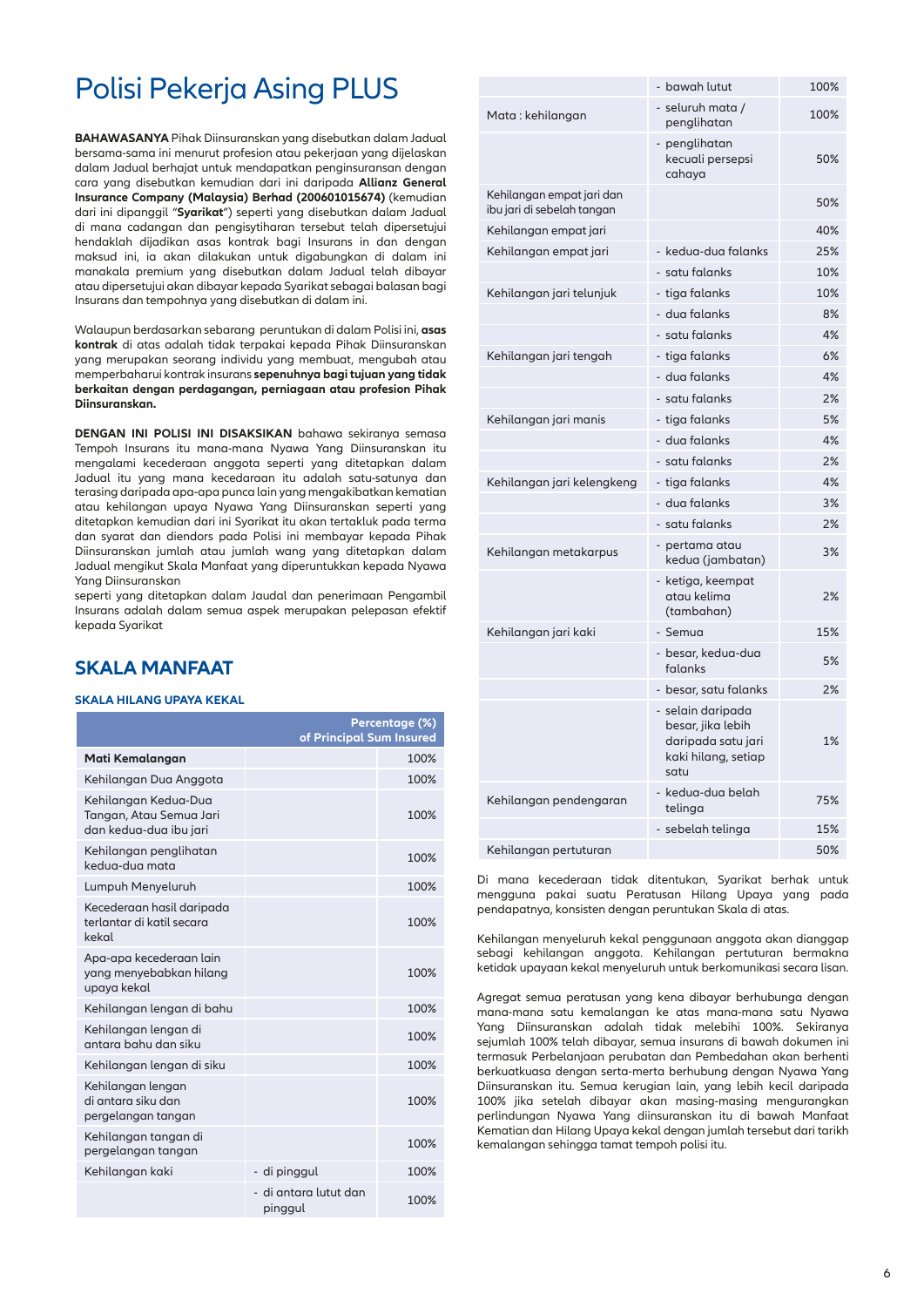### **PENGECUALIAN**

### **Polisi tidak melindungi :-**

- 1. Kematian atau Hilang Upaya atau apa-apa kerugian yang disebabkan secara langsung atau tidak langsung oleh:-
	- (a) Peperangan, penyerangan, tindakan musuh luar, Permusuhan (sama ada peperangan diisytihar atau tidak), perang saudara, pemberontakan, revolusi, penentangan, dahagi atau rampasan kuasa , pemberontakan tentera atau awam;
	- (b) Hilang akal, bunuh diri (sama ada siuman atau tidak siuman) atau apa-apa percubaan lain, kecederaan yang disengajakan;
	- (c) Apa-apa bentuk penyakit, parasit atau jangkitan;
	- (d) Kemabukan oleh alkohol atau dadah (selain daripada apa yang dipriskripsikan oleh pengamal perubatan yang berkelayakan);
	- (e) Melahirkan anak, keguguran, kehamilan atau apa-apa komplikasi daripadanya;
	- (f) Sindrom Kurang Daya tahan penyakit (AIDS) atau Kompleks Berkaitan AIDS (ARC), walau bagaimanapun Sindrom itu telah diperoleh atau mungkin dinamakan;
	- (g) Pembunuhan atau serangan yang diprovokasi.
- 2. Kematian atau Hilang Upaya atau apa-apa kerugian lain yang dialami oleh Nyawa Yang Diinsuranskan:-
	- (a) Ketika mengembara di dalam sebuah pesawat udara sebagai anggota anak kapal, kecuali hanya sebagi penumpang berbayar di dalam sebuah pesawat udara berlesen untuk perkhidmatan penumpang. Bagi tujuan pengecualian ini Nyawa Yang Diinsuranskan tidak akan dilindungi sekiranya is terlibat dalam apa-apa Operasi atau pengemudian teknikal atau pengemudian ketika berada di dalam pesawat udara;
	- (b) Ketika melakukan atau cuba untuk melakukan apa-apa kegiatan yang menyalahi undang-undang.
- 3. Kematian atau Hilang Upaya atau apa-apa kerugian lain yang berlaku ke atas Nyawa Yang Diinsuranskan yang terlibat dalam pemburuan, pendakian gunung, permainan hoki air, permainan polo, perlumbaan kuda berhalang, sukan musim sejuk, ragbi, lompatan payung terjun, apa-apa jenis perlumbaan selain daripada lumba jalan atau lari, sukan layar, luncur ski air, aktiviti bawah air yang melibatkan penggunaan alat pernafasan, sukan profesional, aktiviti membalak dan mengguna mesin kerja kayu yang dikendalikan oleh kuasa mekanik.
- 4. Kematian atau Hilang Upaya yang disebabkan secara langsung oleh atau disumbang oleh atau berbangkit daripada:-
	- (a) Pengionan, sinaran atau pencemaran oleh pembakaran bahan buangan nuklear daripada pembakaran bahan bakar nuklear. Bagi tujuan pengecualian ini pembakaran termasuk apa-apa proses pembelahan nuklear topangan - diri;
	- (b) Bahan senjata nuklear.

### **PERUNTUKAN**

- 1. Melainkan jika dipersetujui dan diendors sebaliknya pada dokumen ini Pampasan yang patut dibayar berhubung dengan Kematian dan Hilang Upaya yang berlaku ketika sebilangan Nyawa Yang Diinsuranskan pada pengetahuan Pengambil Insurans berjalan dalam pengangkutan yang sama adalah terhad pada maksimum RM3,500,000. Sekiranya agregat itu melebihi amaun tersebut, Syarikat hendaklah membayar tuntutan Nyawa Yang diinsuranskan masing-masing atas asas bersekadaran.
- 2. Pampasan hendaklah dibayar hanya apabila tuntutan telah dibukti dengan memuaskan kepada Syarikat.
- 3. Pampasan di bawah Perbelanjaan Perubatan dan Pembedahan hendaklah dibayar hanya jika rawatan perubatan dan pembedahan tersebut diberi kepada Nyawa Yang Diinsuranskan oleh seorang pengamal perubatan yang berkelayakan dalam

tempoh dua puluh empat (24) bulan selepas kemalangan, dengan syarat bahawa perbelanjaan pertama ditanggung dalam tempoh dua puluh enam (26)minggu selepas kemalangan. syarikat akan membayar ganti perbelanjaan sebenar yang perlu dan berpatutan yang ditanggung sehingga maksimum yang ditunjuk dalam Jadual bagi mana-mana satu kemalangan.

### **SYARAT NYATA**

### **POLISI TAMBAHAN**

Polisi ini adalah polisi tambahan yang dibeli sebagai tambahan kepada Polisi Skim Pampasan Pekerja-Pekerja Asing wajib. Apabila berlaku tuntutan Pihak Diinsuranskan dikehendaki untuk mengemukakan polisi Pampasan Pekerja-Pekerja Asing yang sah yang melindungi Nyawa/Nyawa Yang Diinsuranskan itu berserta dengan dokumen tuntutan lain. Syarikat berhak untuk menolak tuntutan sekiranya Pihak Diinsuranskan gagal untuk mengemukakan Polisi tersebut. Walau bagaimanapun syarat nyata diketepikan sekiranya Nyawa/ Nyawa-Nyawa Yang Diinsuranskan bukan "pekerja" seperti yang ditakrifkan oleh Akta Pampasan Pekerja 1952.

### **SYARAT AM**

### **1. TEMPOH INSURANS**

Tempoh Insurans bermakna tempoh yang ditentukan dalam Jadual dan sepanjang tempoh itu Nyawa yang Diinsuranskan bekerja secara langsung dengan Pihak Diinsuranskan atau sehingga pemberhentian permit kerja yang mana satu yang lebih awal.

### **2. TAFSIRAN**

Polisi ini dan Jadual hendaklah dibaca secara bersama sebagai sebuah kontrak dan apa-apa perkataan atau penyataan yang telah diberi makna tertentu di mana-mana bahagian Polisi ini atau Jadual hendaklah membawa makna yang sedemikian di mana sahaja itu mungkin muncul.

#### **3. PEMATUHAN**

Liabiliti Syarikat hendaklah tertakluk kepada syarat pematuhan oleh Pihak Diinsuranskan dan Nyawa Yang Diinsuranskan terhadap Terma polisi ini.

### **4. LANGKAH BERJAGA-JAGA**

Pihak Diinsuranskan dan Nyawa Yang Diinsuranskan mengambil semua langkah berjaga-jaga yang wajar untuk mencegah kemalangan dan hendaklah mematuhi semua obligasi statutori berkaitan dengan pekerjaan tersebut.

#### **5. PINDAAN**

Polisi ini akan berhenti berkuat kuasa sekiranya terdapat apa-apa pindaan material dalam risiko melainkan jika Syarikat menerusi endorsemen menetapkan Insurans itu diteruskan.

### **6. PROSEDUR TUNTUTAN**

Apabila berlaku apa-apa kemalangan yang boleh menimbulkan suatu tuntutan di bawah Polisi ini Pihak Diinsuranskan hendaklah:-

- (a) Memberi notis segera secara bertulis kepada Syarikat dengan menyatakan keadaan kemalangan dan
- (b) Menghantar kepada Syarikat dengan secepat mungkin sebuah tuntutan bertulis dengan butiran terperinci dan bukit sebagaimana dihendaki dengan sewajarnya.

### **7. PEMBATALAN**

(a) Pembatalah oleh Pihak Diinsuranskan Sekiranya Pihak Diinsuranskan memberi notis kepada Syarikat untuk menamatkan Polisi ini, penamatan tersebut hendaklah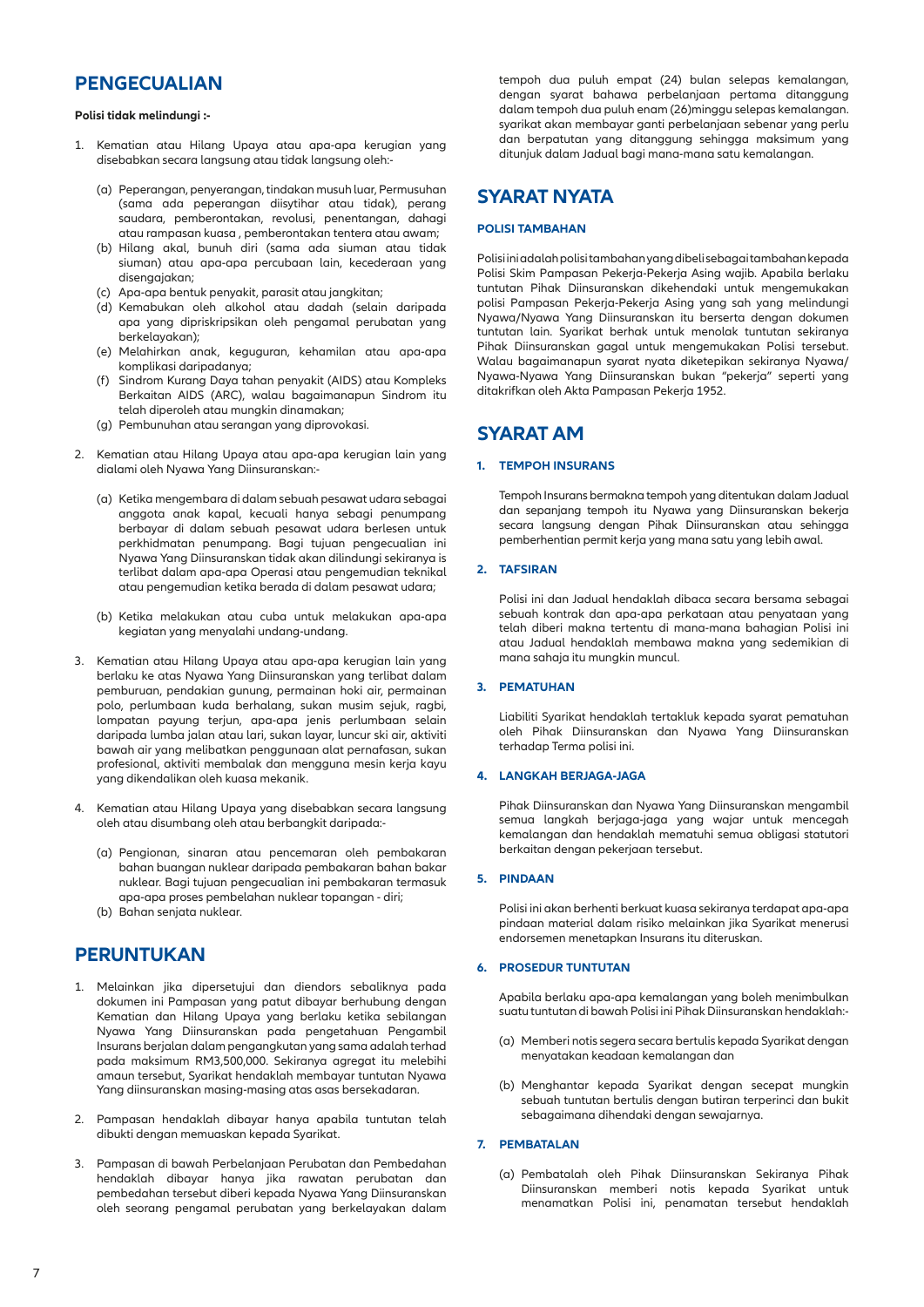menjadi efektif pada tarikh notis itu diterima atau pada tarikh yang ditentukan dalam notis tersebut. Sekiranya premium telah dibayar untuk apa-apa tempoh selepas daripada tarikh pembetulan. Polisi ini, kadar jangka pendek Syarikat hendaklah diguna dengan syarat bahawa tiada tuntutan telah dibuat dalam Tempoh Insurans semasa.

|  |  | Skala kadar jangka pendek berikut hendaklah diguna pakai: |  |
|--|--|-----------------------------------------------------------|--|
|--|--|-----------------------------------------------------------|--|

| <b>Tempoh</b><br><b>Diinsuranskan</b> | <b>Peratusan Premium Tahunan</b><br>yang Dikenakan |
|---------------------------------------|----------------------------------------------------|
| 2 Bulan (Minimum)                     | 40%                                                |
| 3 Bulan                               | 50%                                                |
| 4 Bulan                               | 60%                                                |
| 5 Bulan                               | 70%                                                |
| 6 Bulan                               | 75%                                                |
| Lebih 6 Bulan                         | 100%                                               |

#### (b) Pembatalan oleh Syarikat

 Syarikat boleh memberi notis penamatan dengan pos berdaftar kepada Pihak Diinsuranskan di alamat terakhirnya yang diketahui. Penamatan tersebut akan menjadi efektif tujuh (7) hari selepas tarikh notis itu. Sekiranya premium telah dibayar untuk apa-apa tempoh selepas daripada tarikh pembatalan Polisi ini, premium prorata hendaklah dibayar balik kepada Pihak Diinsuranskan dengan syarat tiada tuntutan telah dibuat dalam Tempoh Insurans semasa.

#### (c) Pembatalan Automatik

- (i) Atas penamatan kontrak pekerjaaan antara Pihak Diinsuranskan dengan Nyawa Yang Diinsuranskan yang dinamakan dalam Jadual, ATAU
- (ii) Atas habis tempoh visa dan permit kerja;
- (iii)Apabila Nyawa Yang Diinsuranskan mencapai umur lima puluh (50) tahun.

### **8. HAD UMUR**

Umur mana-mana Nyawa Yang Diinsuranskan hendaklah antara 18 dan 50 tahun pada tarikh penyertaannya dalam insurans ini dan bahawa ia bebas daripada kecacatan fizikal dan berkesihatan normal.

### **9. KADAR MATAWANG DAN TUKARAN**

Semua premium hendaklah dibayar dalam Ringgit Malaysia. Sekiranya Nyawa/Nyawa-Nyawa Yang Diinsuranskan dimasukkan ke hospital dan/atau menerima rawatan perubatan di luar Malaysia dan menyebabkan bil dalam matawang selain daripada Ringgit Malaysia, Syarikat akan mengganti rugi Pihak Diinsuranskan dalam Ringgit Malaysia berdasarkan kadar tukaran sebutan pada tarikh Nyawa/Nyawa-Nyawa Yang Diinsuranskan dibenarkan keluar dari hospital.

#### **10. UNDANG-UNDANG TERPAKAI**

Polisi ini dan semua hak, obligasi dan liabiliti yang berbangkit menurut dokumen ini, hendaklah ditafsirkan dan ditetapkan dan boleh dikuatkuasakan mengikut undang-undang Malaysia dan mahkamah-mahkamah Malaysia hendaklah mempunyai bidang kuasa eksklusif terhadapnya.

#### **11. KEWAJIPAN PENDEDAHAN**

### **(a) Kontrak Insurans Pengguna**

Menurut Perenggan 5 Jadual 9 di bawah Akta Perkhidmatan Kewangan 2013, sekiranya Pihak Diinsurankan memohon Insurans ini sepenuhnya bagi tujuan yang tidak berkaitan dengan perdagangan, perniagaan atau profesion Pihak Diinsuranskan, Pihak Diinsuranskan mempunyai kewajipan mengambil penjagaan munasabah supaya tidak membuat salah nyataan semasa menjawab soalan-soalan di dalam Borang Cadangan dan semua soalan-soalan yang dikehendaki oleh Syarikat dengan penuh dan tepat serta mendedahkan apa-apa perkara lain yang Pihak Diinsurankan ketahui ada berkaitan dengan keputusan Syarikat menerima risiko dan menentukan kadar dan terma yang hendak dipakai, jika sebaliknya ini boleh menyebabkan kontrak terbatal, penolakan atau pengurangan tuntutan, penukaran terma atau penamatan kontrak. Kewajipan pendedahan ini berterusan sehingga masa kontrak tersebut dibuat, diubah atau diperbaharui.

#### **(b) Kontrak Insurans Bukan Pengguna**

Menurut Perenggan 4(1) Jadual 9 di bawah Akta Perkhidmatan Kewangan 2013, sekiranya Pihak Diinsuranskan memohon Insurans bagi tujuan berkaitan dengan perdagangan, perniagaan atau profesion Pihak Diinsuranskan, Pihak Diinsuranskan mempunyai kewajipan untuk mendedahkan apa-apa perkara yang Pihak Diinsuranskan tahu sebagai berkaitan dengan keputusan Syarikat dalam menerima risiko dan dalam menentukan kadar dan terma yang hendak dipakai dan apa-apa perkara yang seorang yang munasabah dalam hal keadaan itu boleh dijangka untuk tahu sebagai berkaitan, jika sebaliknya ini boleh menyebabkan kontrak terbatal, penolakan atau pengurangan tuntutan, penukaran terma atau penamatan kontrak. Kewajipan pendedahan ini berterusan sehingga masa kontrak tersebut dibuat, diubah atau diperbaharui.

(c) Pihak Diinsuranskan juga mempunyai kewajipan memaklumkan kepada Syarikat dengan segera sekiranya pada bila-bila masa, selepas kontrak insuran dibuat, diubah atau diperbaharui dengan pihak kami, sebarang maklumat yang diberikan adalah tidak tepat atau telah berubah.

### **12. CUKAI BERKENAAN**

Sekiranya sebarang cukai jualan dan perkhidmatan, cukai nilai tambah atau sebarang cukai yang serupa dan sebarang duti, cukai, levi, atau apa-apa jua impos (dirujuk secara kolektif sebagai "**Cukai Berkenaan**") yang diperkenalkan oleh sebarang pihak berkuasa dan perlu dibayar di bawah undang-undang Malaysia yang berkaitan dengan pembekalan sebarang barangan dan/ atau perkhidmatan yang dibuat atau dianggap telah dibuat di bawah Polisi ini, Kami berhak mengenakan sebarang Cukai Berkenaan yang dibenarkan oleh undang-undang Malaysia. Cukai Berkenaan yang perlu dibayar akan dibayar sebagai tambahan kepada premium dan caj-caj lain yang berkenaan. Semua peruntukan dalam Polisi ini mengenai pembayaran premium dan keingkaran akan turut digunapakai dengan Cukai Berkenaan.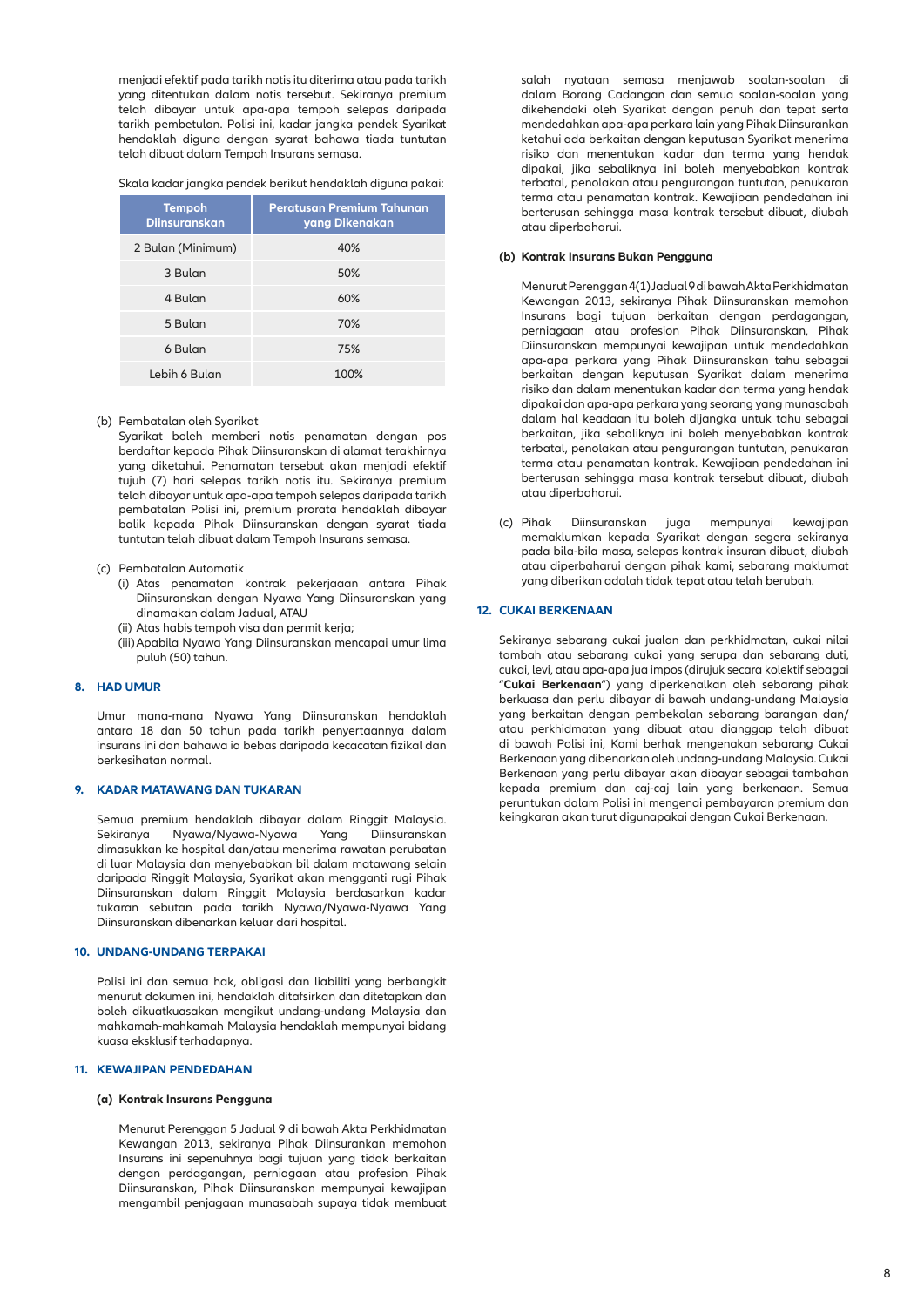### **ADALAH DENGAN INI DITETAPKAN DAN DIPERSETUJUI BAHAWA POLISI TERTAKLUK KEPADA FASAL/ENDORSEMEN BERIKUT:**

### **1. FASAL PERLUASAN RAMPASAN**

Adalah dengan ini ditetapkan dan dipersetujui bahawa dengan tidak menyentuh apa-apa yang terkandung dalam dokumen ini, polisi ini diperluaskan untuk melindungi kematian kemalangan atau hilang upaya atau kecederaan anggota ke atas Nyawa/ Nyawa-Nyawa Yang Diinsuranskan yang dialami sebagai akibat Langsung daripada penyitaan yang menyalahi undang-undang atau penguasaan salah sebuah pesawat udara, kapal atau pengangkutan awam.

#### **2. FASAL KERACUNAN MAKANAN DAN GAS**

Adalah dengan ini ditetapkan dan dipersetujui bahawa Polisi ini diperluaskan untuk melindungi kematian atau hilang upaya atau apa-apa lain seperti yang diperuntukkan oleh Polisi yang dialami oleh Nyawa/Nyawa-Nyawa Yang Diinsuranskan yang berbangkit daripada kecuaian tidak sengaja makanan dan gas.

#### **3. KELEMASAN**

Adalah dengan ini ditetapkan dan dipersetujui bahawa Polisi ini diperluaskan untuk melindungi kematian atau hilang upaya atau apa-apa kerugian lain seperti yang diperuntukkan oleh Polisi yang berbangkit daripada atau akibat daripada kelemasan dengan atau tanpa apa-apa tanda kecederaan luaran atau hebat yang nyata.

### **4. GIGITAN SERANGGA, ULAR DAN BINATANG**

Adalah dengan ini ditetapkan dan dipersetujui bahawa Polisi ini diperluaskan untuk melindungi kematian atau hilang upaya atau kecederaan anggota ke atas Nyawa Yang Diinsuranskan yang berbangkit daripada gigitan seranggan, ular dan binatang.

### **5. KELENYAPAN**

Dengan tidak menyetuh apa-apa yang berlawanan yang terkandung dalam dokumen ini adalah dipersetujui bahawa jika selepas tempoh satu tahun telah berlalu dan setelah mengkaji semua keterangan yang ada Syarikat tidak mempunyai apa-apa sebab untuk mengandaikan selain daripada sesuatu kemalangan telah berlaku yang berkemungkinan besar telah mengakibatkan kematian Nyawa Yang Diinsuranskan, kelenyapan Nyawa Yang diinsuranskan hendaklah dianggap sebagai merupakan satu tuntutan di bawah Polisi ini.

#### **6. BENCANA ALAM**

Adalah dengan ini ditetapkan dan dipersetujui bahawa Polisi ini diperluaskan untuk melindungi kematian atau hilang upaya atau kecederaan anggota yang disebabkan oleh gempa, bumi, ribut angin, banjir, letupan gunung berapi, kilat, ribut taufan, ribut siklon, badai, tsunami dan ombak besar dan ganas.

### **7. PENDEDAHAN KEPADA UNSUR ALAM**

Adalah dengan ini ditetapkan dan dipersetujui bahawa Polisi ini diperluaskan untuk melindungi kematian atau hilang upaya atau apa-apa kerugian lain seperti yang diperuntukkan oleh Polisi yang disebabkan oleh pendedahan kepada unsur alam.

### **PEMBERITAHUAN**

Bagi tujuan dan maksud sekiranya terdapat konflik atau kekaburan berkenaan makna di dalam peruntukan Bahasa Malaysia tentang mana-mana bahagian Kontrak, adalah dipersetujui bahawa Kontrak versi Bahasa Inggeris akan digunakan.

**Polisi ini dan syarat-syaratnya hendaklah diperiksa dan jika ada kesilapan, kembalikannya serta-merta untuk pindaan.**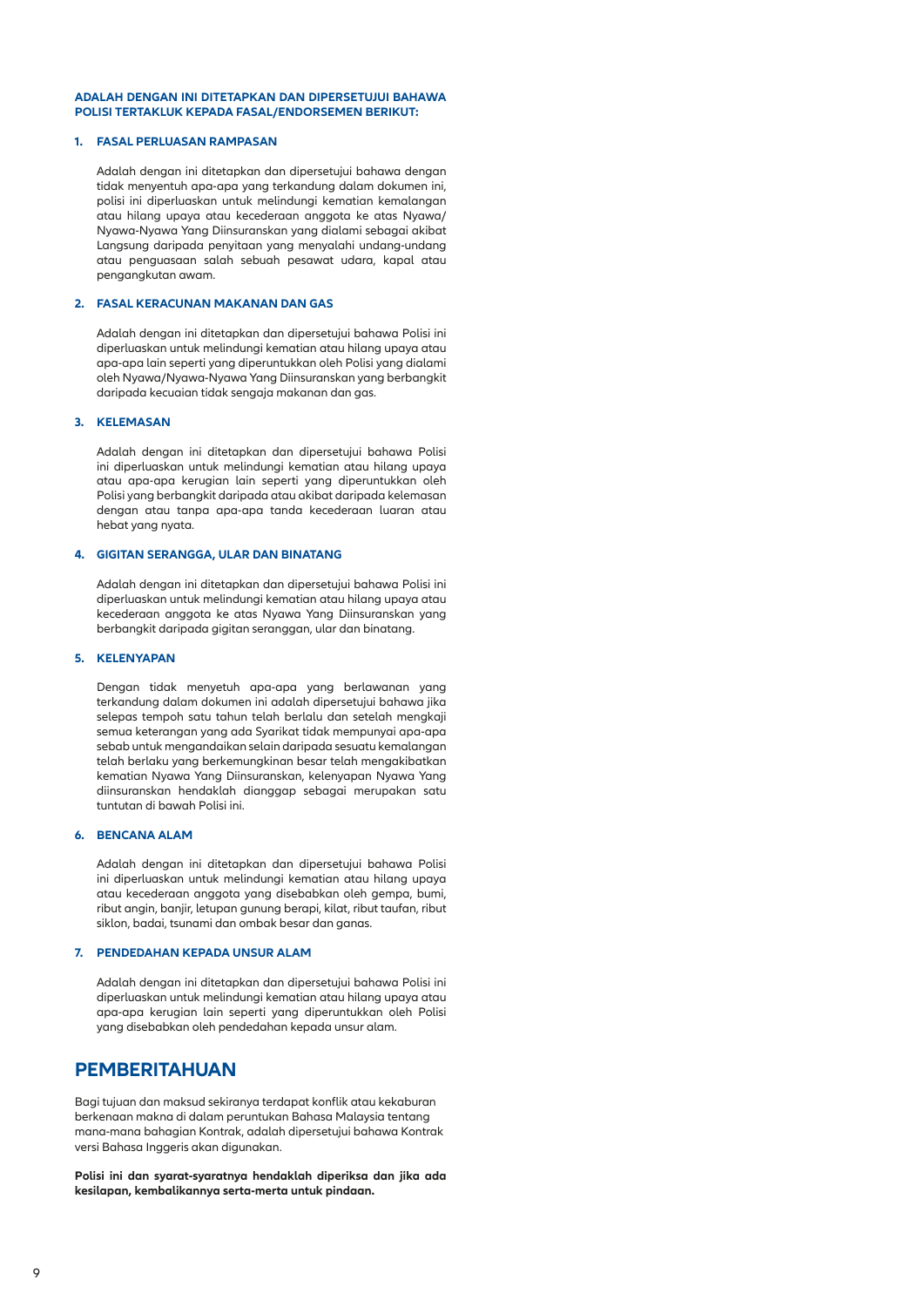### **Lodging of Complaints /** *Penyerahan Aduan*

We are committed to maintaining high levels of service, honesty, integrity and trustworthiness. If you have any reason to be dissatisfied with any of our products or services, we would like to hear from you. Your feedback is very important to us as we are always looking for ways to improve and serve you better. / *Kami berdedikasi untuk meningkatkan dan mengekalkan tahap perkhidmatan yang tinggi, jujur, penuh kebolehpercayaan dan amanah. Sekiranya anda tidak berpuas hati dengan mana-mana produk atau perkhidmatan kami, kami ingin mendengarnya daripada anda. Maklum balas anda sangat penting kepada kami kerana kami sentiasa mencari peluang untuk memperbaiki mutu perkhidmatan kami.*

To provide us with your feedback, you may contact us via the following channels / *Untuk memberi sebarang maklum balas, anda bolehlah menghubungi kami melalui saluran-saluran berikut*:

### **Write to /** *Secara bertulis***:**

Customer Feedback Center, Allianz Arena, Ground Floor Block 2A, Plaza Sentral, Jalan Stesen Sentral 5, Kuala Lumpur Sentral, 50470 Kuala Lumpur.

1 300 22 5542 **O** AllianzMalaysia **a** customer.service@allianz.com.my 
allianz.com.my

### **Avenues to Seek Redress /** *Saluran untuk Penyelesaian Aduan*

You may submit your complaint to the Ombudsman for Financial Services (OFS) if you are not satisfied with our final response or decision, in the event that your complaint is within the scope of the OFS as well as the following monetary thresholds / *Anda boleh mengemukakan aduan anda kepada Ombudsman Perkhidmatan Kewangan (OPK) jika anda tidak berpuas hati dengan balasan atau keputusan akhir kami sekiranya aduan anda berada di dalam skop OPK serta ambang monetari berikut*:

- (1) Insurance claims not exceeding RM250,000.00; and / *Tuntutan insurans tidak melebihi RM250,000.00; dan*
- (2) Motor third party property damage claims not exceeding RM10,000.00. / *Kerosakan harta pihak ketiga bagi tuntutan insurans motor tidak melebihi RM10,000.00.*

**The OFS can be contacted at the following address /** *OFS boleh dihubungi di alamat berikut***:**

Ombudsman for Financial Services, Level 14, Main Block, Menara Takaful Malaysia, No 4, Jalan Sultan Sulaiman, 50000 Kuala Lumpur.

 $\Box$  03 2272 2811  $\Box$  03 2272 1577  $\Box$  enquiry@ofs.org.my  $\bigoplus$  www.ofs.org.my

If your complaint does not fall within the purview of the OFS, you may refer your complaint to Laman Informasi Nasihat dan Khidmat (LINK) of Bank Negara Malaysia (BNM) at the following address / *Jika aduan anda berada di luar bidang OPK, anda bolehlah merujuk aduan anda kepada Laman Maklumat Nasihat dan Khidmat (LINK) Bank Negara Malaysia (BNM) di alamat berikut*:

### **Write to (BNMTELELINK) /** *Secara Bertulis (BNMTELELINK)***:**

Pengarah, LINK & Pejabat BNM, Bank Negara Malaysia, P.O. Box 10922, 50929 Kuala Lumpur.

### **Walk-in (BNMLINK) /** *Secara Bersemuka (BNMLINK)***:**

Ground Floor, Block D, Bank Negara Malaysia, Jalan Dato' Onn, 50480 Kuala Lumpur.

1 300 88 5465  $\Box$  03 2174 1515  $\Box$  bnmtelelink@bnm.gov.my  $\bigoplus$  www.bnm.gov.my

You may check with our Customer Feedback Center on the types of complaints handled by the OFS or BNM before submitting your complaint. / *Anda boleh merujuk dengan Pusat Maklumbalas Pelanggan kami mengenai jenis aduan yang dikendalikan oleh OPK atau BNM sebelum mengemukakan aduan anda kepada mereka.*